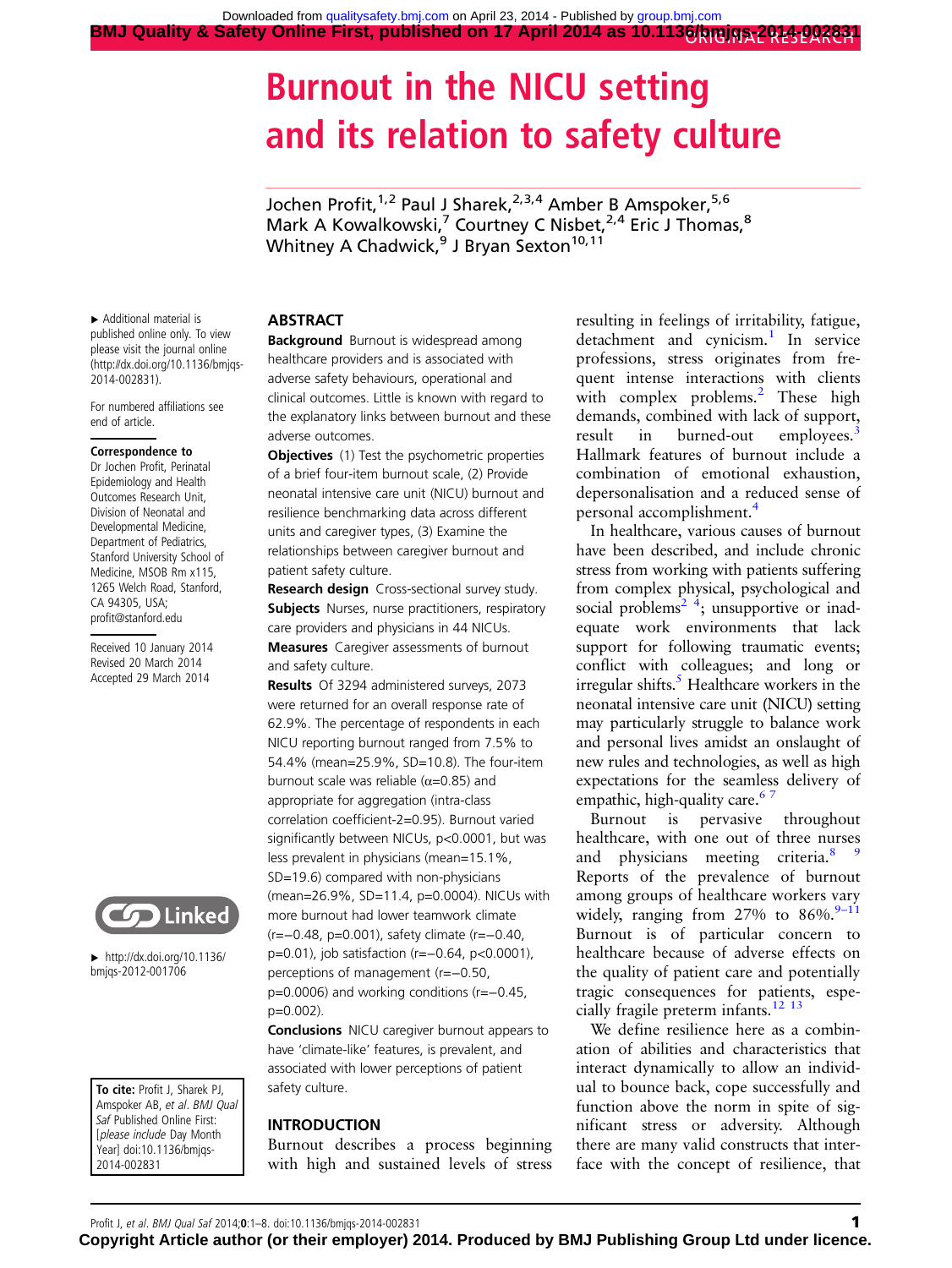# Original research

is, burnout, depression, subjective happiness and work-life balance, there is one domain in particular that is widely used, well-understood, and linked to important clinical and operational outcomes: the emotional exhaustion subscale from the Maslach Burnout Inventory.<sup>4 [13 14](#page-7-0)</sup> Emotional exhaustion is used to assess innovation fatigue and feelings of detachment and frustration with work—the polar opposite of resilience being the 'ability to cope'.

Little is known regarding the prevalence of burnout and resilience among NICU staff and the pathways through which burnout adversely affects care quality and safety are only beginning to be understood. In this study we attempt to shed light on these relations. Our objectives were to:

- 1. Test the psychometric properties of a brief four-item burnout scale,
- 2. Provide NICU burnout and resilience benchmarking data across different units and caregiver types, and to
- 3. Examine the relationships between caregiver burnout and patient safety culture.

#### **METHODS**

#### Selection of NICUs

This cross-sectional survey study was performed among a voluntary sample of NICUs participating in two simultaneous quality improvement initiatives organised by the California Perinatal Quality Care Collaborative focused on Delivery Room Management.<sup>[15](#page-7-0)</sup>

For the current study, we assembled a survey to investigate burnout and safety culture using existing validated metrics from several instruments (detailed below). We offered to analyse and feedback a survey of safety culture and workforce engagement to all 61 NICUs who participated in the improvement initiative, 44 of which accepted. The survey was administered at the onset of the improvement initiative (between June and September 2011).

Staff with a 0.5 full time equivalent (FTE) or greater time commitment to the NICU for at least the four consecutive weeks prior to survey administration was invited to participate. Paper-based surveys were administered during routine departmental and staff meetings. Surveys were returned to a locked box or sealable envelope to maintain confidentiality. Individuals not present in routine meetings were hand delivered a survey, pencil and return envelope. This administration technique has generated high response rates.<sup>16</sup> <sup>17</sup> Administration of the survey was executed by California Perinatal Quality Care Collaborative and a de-identified data set was transmitted to Dr Profit for analysis. The study was approved by the Institutional Review Boards at Stanford University and Baylor College of Medicine.

#### Measures

The entire survey can be accessed in the web appendix. Measures relevant for this paper were part of a survey on safety culture and organisational determinants of quality. These included select items of the Safety Attitudes Questionnaire  $(SAQ)$ , <sup>[16 18](#page-7-0)</sup> and the Maslach Burnout Inventory.<sup>[19](#page-7-0)</sup>

# Safety culture

Of the several safety culture survey instruments in the literature, the SAQ is widely used, has good psychometric properties,  $16$  and is associated with clinical outcomes. $20-24$  $20-24$  The SAQ contains 30 items that load on six domains: teamwork climate, safety climate, job satisfaction, perceptions of management, stress recognition and working conditions. Each item is rated on a 5-point Likert scale ranging from 1 (disagree strongly) to 5 (agree strongly). The SAQ also captures respondent characteristics including job position, years in specialty, primary work area (paediatric, adult or both), gender and predominant work shift. Job positions included attending physicians (MDs), fellow MDs, neonatal nurse practitioners (NNPs), registered nurse (RNs), respiratory care providers and others.

Safety culture scale scores at the NICU level were calculated using the standard method: as the per cent of respondents within a NICU that had a mean score across all scale items of 'slightly agree' or 'strongly agree'. For this purpose individual responses are transformed onto a 0–100-point scale score according to the following formula:

#### Safety Culture Scale Score for a Respondent

 $=$  (((Mean of the scaled items) – 1)  $*$  25)

In order to calculate the per cent of respondents who are positive (ie, per cent agreement), one calculates the per cent of respondents within a NICU who received a scale score of 75 or higher.<sup>16 17</sup> We call this 'percentage agree' or 'percentage reporting good 'enter scale name (safety, teamwork, etc)''.

#### Burnout

To assess burnout, we used an abbreviated four-item Emotional Exhaustion scale, which is based on the Maslach Burnout Inventory,<sup>19</sup> and which we have shown to be reliable and valid in other settings. $^{25}$  $^{25}$  $^{25}$  This scale was adapted to the survey format of the SAQ, which changed its response scale and scoring. Therefore, psychometric exploration of this revised scale became necessary. The response scale ranged from 1 (disagree strongly) to 5 (agree strongly).

Burnout was computed by taking the mean of the four items, transforming them to a 0–100-point scale score according to the following formula:

## Burnout Score for a Respondent

 $=$  (((Mean of the burnout items) – 1)  $*$  25) In order to calculate the per cent of respondents who are burned out (ie, per cent that agree with burnout items), one calculates the per cent of respondents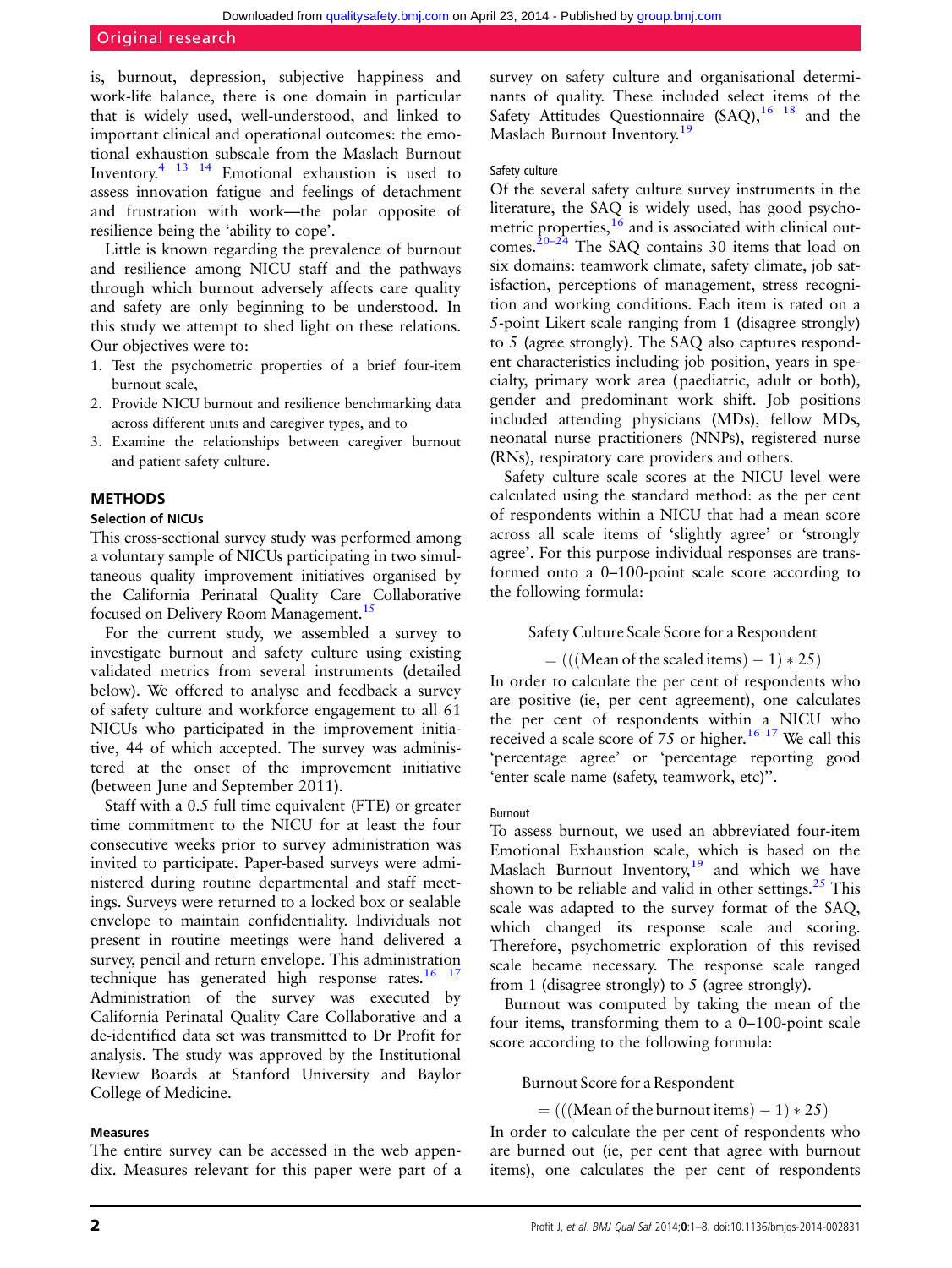within a NICU who received a scale score of 50 or higher. The 50% threshold groups 'neutral' responses together with 'agree' responses as previously described in the literature. We call this the 'percentage reporting burnout'. We have used a similar approach with safety culture assessments and found the metric to be mean-ingful to providers.<sup>[16 18 26](#page-7-0)</sup>

We set a high bar for resilience. Resilience was defined as individuals who had an average burnout score (out of 0–100) of less than or equal to 25 (ie, on average rated the items in the range of strongly disagree). Within each NICU we obtained the frequency of respondents with a score of 25 or lower and call this 'percentage reporting resilience.' Note that individuals who had an average burnout score (out of 0– 100) between 26 and 49 were not included in either the burnout or the resilience groups. Therefore, with a given NICU, the sum of the percentage burned out and the percentage who are resilient will not necessarily equal 100.

#### Analyses

#### Objective 1—Test the psychometric properties of the burnout scale in the NICU setting

We used reliability analyses to evaluate the four-item emotional exhaustion scale. Internal consistency reliability was assessed overall and by job position using Cronbach's coefficient α. To verify the single factor structure of the emotional exhaustion scale, we performed a multilevel confirmatory factor analysis using geomin oblique rotation and maximum likelihood estimation to account for the nesting of individual caregivers within NICUs. The multilevel confirmatory factor analysis corrects the between-group covariance matrix so that an unbiased between-group factor structure is obtained. $27$  To assess goodness of fit, the comparative fit index  $(CFI)$ ,  $28$  the root-mean square error of approximation  $(RMSEA)<sup>29</sup>$  $(RMSEA)<sup>29</sup>$  $(RMSEA)<sup>29</sup>$  and the within-NICU and between-NICU standardised root mean square residual (SRMR) were examined. According to Kline, $30$  CFI values greater than 0.90 reflect good model fit. For the RMSEA and SRMR, values below 0.05 indicate close fit, values around 0.08 indicate adequate fit and values above 0.10 indi-cate poor fit.<sup>[27](#page-7-0)</sup> The  $\chi^2$  is reported (with significant values indicating poor fit); however, it is considered a more useful means of comparing nested models than an absolute indicator of model fit because it may be significant even when all other fit indices illustrate adequate fit. $31$ 

A basic criterion required to adequately assess climate constructs is that individual perceptions show high agreement within units (eg, NICUs) and high variance between units. Burnout is conceptualised at the NICU level of analysis, so we calculated intraclass correlation coefficients (ICCs) to justify aggregation of caregivers within their NICUs. The ICC-1 statistic is a measure of between-group variability and the ICC-2

statistic is a measure of the reliability of the group means. To calculate ICC-1 and ICC-2, a one-way analysis of variance is conducted on the individual level responses, with NICU as the independent variable. ICC-1 can be interpreted as the proportion of total variance that is explained by unit membership with values ranging from  $-1$  to  $+1$  and values between 0.05 and 0.30 being most typical. Whereas ICC-1 provides an estimate of the reliability of a single RN's assessment of the unit mean, ICC-2 provides an overall estimate of the reliability of unit means. The closer ICC-2 is to 1.00, the more reliably NICUs can be distinguished based on individual respondents' perceptions of burnout with values equal to or above 0.70 being acceptable.<sup>[16 32](#page-7-0)</sup>

# Objective 2—Provide burnout and resilience benchmarking data for NICUs and caregiver types

We used descriptive analyses such as frequencies, percentages, means  $(\pm SD)$  and graphs to describe demographics and our three variables: caregiver burnout, safety climate and teamwork climate. To test for differences in burnout, we focused on per cent reporting burnout by NICU and by caregiver type. A between-groups analysis of variance was used to examine differences in burnout by NICU. Physicians (MDs) and fellow MDs were grouped together and NNPs, RNs and RTs were grouped together and a dependent samples t-test was used to examine differences in per cent burnout between these two caregiver groups within each NICU (physicians vs non-physicians).

#### Objective 3—Examine the relationships between burnout and patient safety culture

Staff burnout may significantly influence the culture of safety in a given work unit. We therefore assessed NICU-level associations between the per cent of respondents reporting burnout and the per cent reporting (A) positive teamwork climate, (B) safety climate, (C) job satisfaction, (D) perceptions of hospital management, (E) stress recognition, and (F) working conditions (the six safety culture scales of the SAQ). Associations were examined using Pearson's zero-order correlations.

Statistical analyses were performed using SAS (V.9.3; SAS Institute, Cary, North Carolina, USA), IBM SPSS Statistics (V.20; IBM, Armonk, New York, USA), and MPlus (V.5.21; Muthen & Muthen, Los Angeles, California, USA). The study was approved by the Institutional Review Boards at Stanford University and Baylor College of Medicine.

#### RESULTS

# Objective 1—Test the psychometric properties of the burnout scale in the NICU setting

There were 2073 surveys returned from the 44 participating NICUs. Of the 44 NICUs, 10 (22.7%) were designated as regional NICUs, 28 (63.6%) as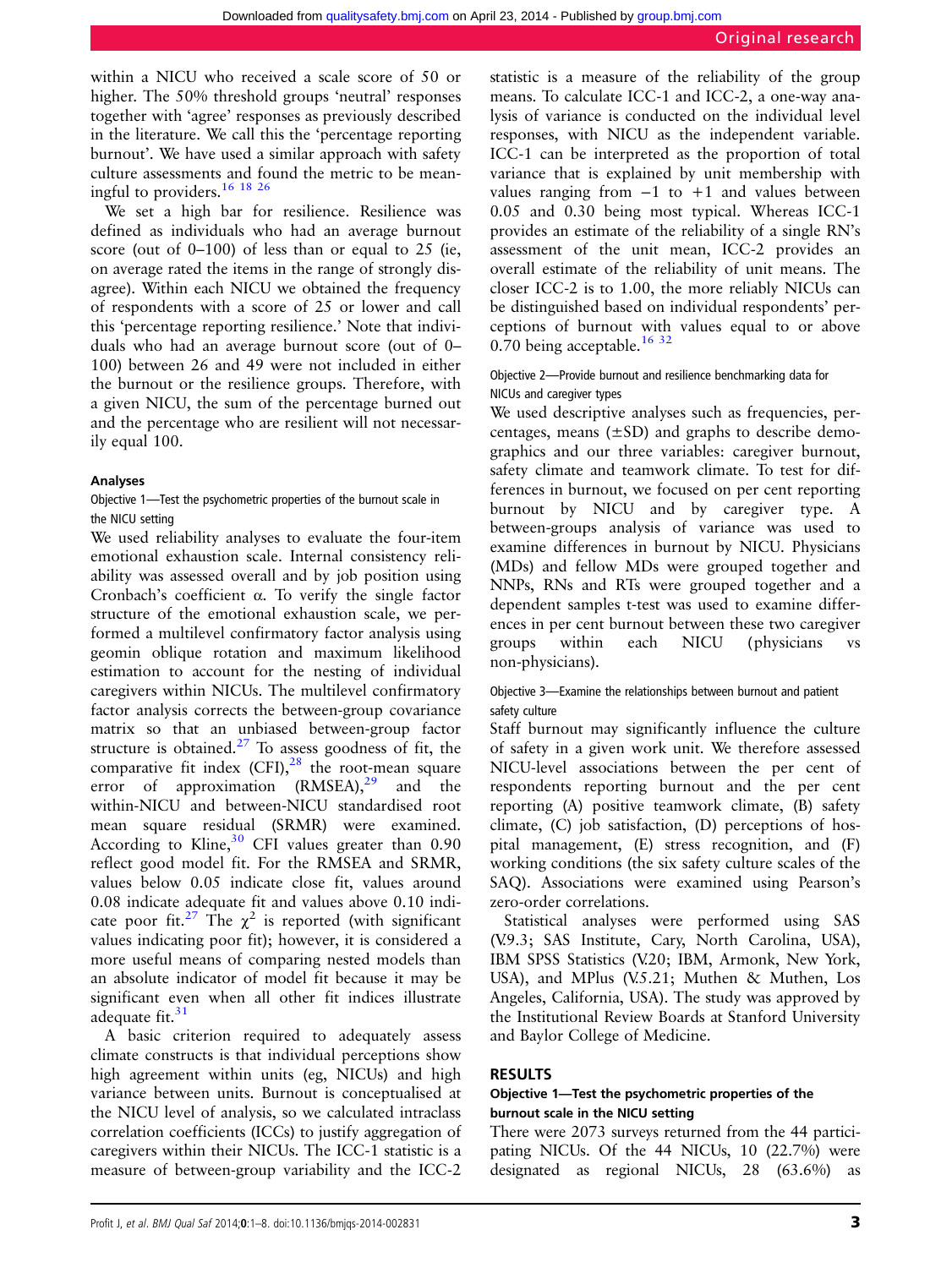#### Original research

community NICUs and 6 (13.6%) as intermediate NICUs as defined by the California Department of Healthcare Services. These designations are roughly equivalent with designations by the American Academy of Pediatrics as level 4, 3 and 2 respectively.<sup>33</sup> Overall response rate is 62.9% (2073 out of 3294), with a range across the 44 hospitals of 21.7% to 100% (mean=69.7%, SD=19.8%). Table 1 exhibits a breakdown of demographics at the NICU and respondent levels.

The internal reliability of the four-item burnout scale in the NICU setting was good with an  $\alpha$ =0.85 for the overall sample. The role specific αs range from 0.66 to 0.87 (MD  $\alpha$ =0.81, fellow MD  $\alpha$ =0.66, NNP  $\alpha$ =0.87, RN  $\alpha$ =0.85, RCP  $\alpha$ =0.86).

Results of the multilevel confirmatory factor analysis collectively suggested that a one factor solution at the within-NICU and between-NICU levels provides an adequate fit to the data,  $\chi^2(12)=2622.3$ , p<0.0001, CFI=0.96, Tucker-Lewis index (TLI)  $=0.89$ , RMSEA $=0.11$ , SRMRwithin $=0.03$  and SRMRbetween=0.03. Standardised factor loadings of

Table 1 Description of sample

| NICU level (N=44)             |             |
|-------------------------------|-------------|
| Size, n (%)                   |             |
| Regional                      | 10 (22.7)   |
| Community                     | 28 (63.6)   |
| Intermediate                  | 6(13.6)     |
| Respondent Level (N=2073)     |             |
| Females, n (%)                | 1697 (84.8) |
| Primarily, n (%)              |             |
| Adult                         | 63 (3.6)    |
| Paediatrics                   | 1537 (88.3) |
| <b>Both</b>                   | 140(8.1)    |
| Typical Shift, n (%)          |             |
| Days                          | 894 (47.9)  |
| Evenings                      | 79 (4.2)    |
| <b>Nights</b>                 | 602 (32.2)  |
| Variable                      | 293 (15.7)  |
| Position, n (%)               |             |
| <b>MD</b>                     | 204 (10.0)  |
| Fellow physician              | 31(1.5)     |
| Neonatal nurse practitioner   | 35 (1.7)    |
| Registered nurse              | 1464 (71.7) |
| Respiratory care practitioner | 286 (14.0)  |
| Other                         | 21(1.0)     |
| Years in specialty, n (%)     |             |
| Less than 6 months            | 20(1.0)     |
| 6-11 months                   | 27 (1.4)    |
| $1-2$ years                   | 74 (3.8)    |
| $3-4$ years                   | 192 (9.8)   |
| $5 - 10$ years                | 476 (24.2)  |
| $11-20$ years                 | 538 (27.3)  |
| 21 years or more              | 643 (32.6)  |

NICU, neonatal intensive care unit.

burnout items demonstrated a single factor structure, ranging from 0.65 to 0.89 within NICUs and from 0.90 to 1.00 between NICUs.

Results for the intraclass correlation coefficients were: ICC-1=0.13 (95% CI 0.09 to 0.19) and ICC-2=0.95 (95% CI 0.93 to 0.97). The sizeable ICC-2 suggests the appropriateness of aggregating our data to the NICU level and interpretation of this scale as a 'burnout climate' scale similar to safety climate or teamwork climate.<sup>[16 34](#page-7-0)</sup>

# Objective 2—Provide burnout and resilience benchmarking data for NICUs and caregiver types

[Table 2](#page-4-0) shows the responses to the Emotional Exhaustion scale of the Maslach Burnout Inventory at the individual and NICU levels. Overall, 27.8% of respondents reported burnout, with a range between NICUs of 7.5% to 54.4% (mean =  $25.9\%$ , SD = 10.8). As shown in [figure 1](#page-4-0), burnout varied significantly between NICUs  $(F (43, 2029) = 2.86,$ p<0.0001). Of the staff 49.9% reported being resilient. Resilience also varied significantly between NICUs, F (43, 2029)=2.95, p<0.0001.

A significantly lower percentage of physicians report burnout (mean=15.1%, SD=19.6), relative to RNs, NNPs and RNs (mean=26.9%, SD=11.4, p=0.0004). Physicians also rated themselves significantly more resilient (mean=66.9%, SD=24.8) relative to RNs, NNPs and RNs (mean=51.3%,  $SD=13.8$ ,  $p=0.0005$ ).

# Objective 3—Examine the relationships between NICU caregiver burnout and patient safety culture

[Table 3](#page-5-0) summarises the relationships between burnout and safety culture at the NICU level. We found significant associations with (A) teamwork climate, (B) safety climate, (C) job satisfaction, (D) perceptions of hospital management, and (E) working conditions. Specifically, NICUs with a greater percentage of respondents reporting burnout had a smaller percentage of respondents reporting positive teamwork climate  $(r=-0.48, p=0.001)$ , safety climate  $(r=$ −0.38, p=0.01), job satisfaction (r=−0.64, p<0.0001), perceptions of management (r=−0.50, p=0.0006) and working conditions (r=−0.45, p=0.002). Burnout was not related to stress recognition (r=0.12, p=0.44).

#### **DISCUSSION**

Our study shows a high prevalence of burnout among NICU personnel, especially among nurses, nurse practitioners and respiratory care providers. Additionally, we have demonstrated a significant association between high burnout scores and poor culture of safety scores. We also establish the reliability and construct validity of a convenient and parsimonious fouritem burnout scale. The correlations between burnout and five of the six safety culture dimensions studied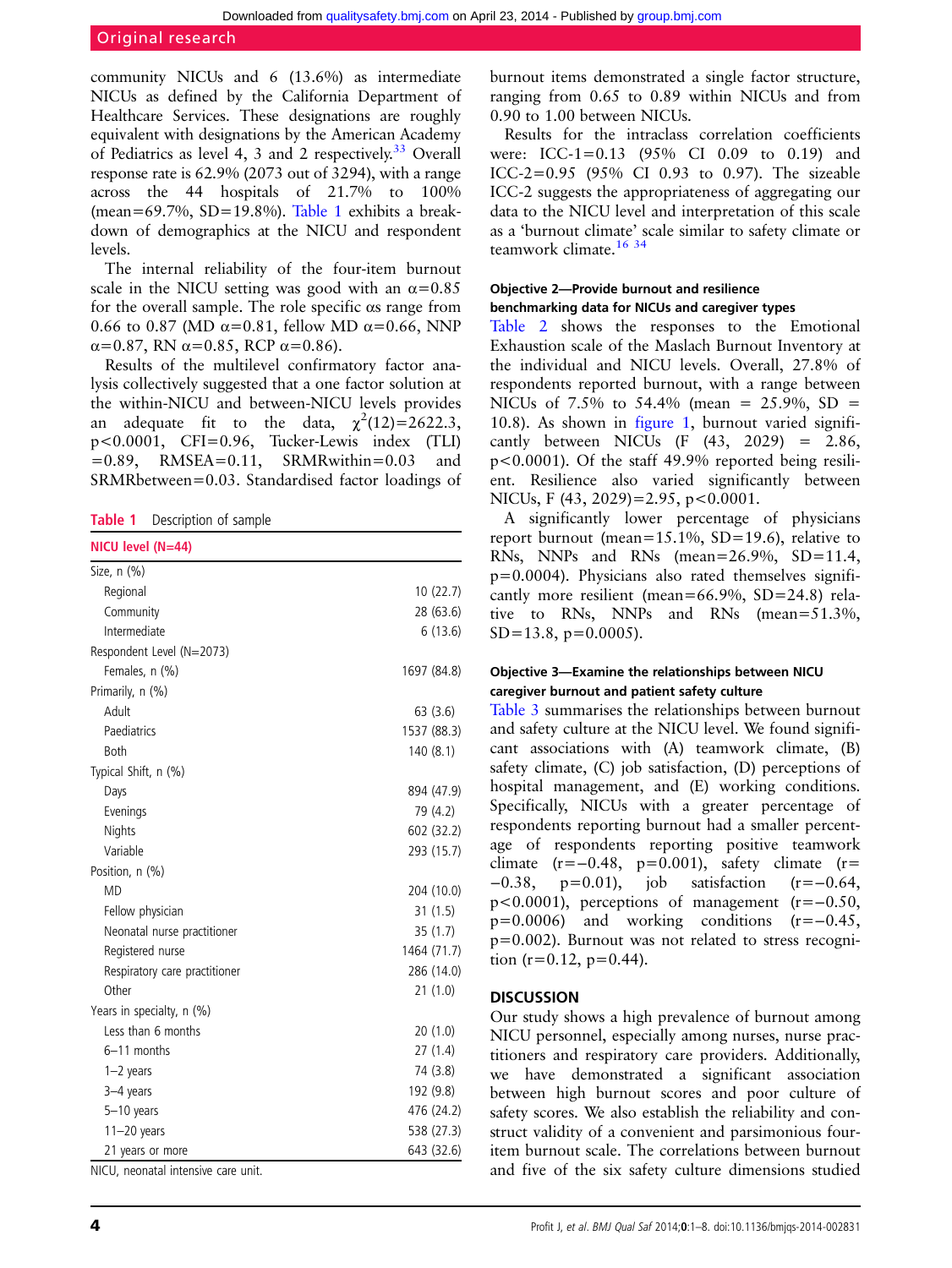<span id="page-4-0"></span>

| Table 2 | Burnout items frequency distribution, Raw and PPR |  |  |  |  |
|---------|---------------------------------------------------|--|--|--|--|
|---------|---------------------------------------------------|--|--|--|--|

|                                                                                            |                                     | Respondent level (N=2073)           | NICU Level $(N=44)$       |                           |                           |                                 |                                    |
|--------------------------------------------------------------------------------------------|-------------------------------------|-------------------------------------|---------------------------|---------------------------|---------------------------|---------------------------------|------------------------------------|
| <b>Burnout item</b>                                                                        | <b>Disagree</b><br>strongly<br>n(%) | <b>Disagree</b><br>slightly<br>n(%) | <b>Neutral</b><br>$n$ (%) | Agree<br>slightly<br>n(%) | Agree<br>strongly<br>n(%) | <b>Burnout PPR</b><br>Mean (SD) | <b>Resilience PPR</b><br>Mean (SD) |
| I feel fatigued when I get up in the<br>morning and have to face another<br>day on the job | 718 (35.6)                          | 514(25.5)                           | 384 (19.0)                | 322 (16.0)                | 80(4.0)                   | 36.6(10.5)                      | 60.5(11.4)                         |
| I feel burned out from my work                                                             | 851 (41.3)                          | 529 (25.7)                          | 333 (16.2)                | 263 (12.7)                | 85(4.1)                   | 30.9(10.1)                      | 68.5 (10.0)                        |
| I feel frustrated by my job                                                                | 760 (37.0)                          | 508 (24.7)                          | 310 (15.1)                | 356 (17.3)                | 123(6.0)                  | 36.4 (12.7)                     | 62.9(12.5)                         |
| I feel I am working too hard<br>on my job                                                  | 655 (31.8)                          | 558 (27.1)                          | 467 (22.7)                | 278 (13.5)                | 102(5.0)                  | 38.5 (11.6)                     | 60.9(11.6)                         |
| Composite Score                                                                            | N/A                                 |                                     |                           |                           |                           | 25.9(10.8)                      | 52.6(13.1)                         |
|                                                                                            |                                     |                                     |                           |                           |                           |                                 |                                    |

Burnout items derived from the Emotional Exhaustion scale of the Maslach Burnout Inventory. Calculations of per cent positive responses (PPR) for burnout included neutral, agree slightly and agree strongly. The range of per cent positive rate for resilience across NICUs is 26.5% to 80%. NICU, neonatal intensive care unit.

help to understand its role in generating a culture of safety. Perhaps not surprisingly, the negative relationship was strongest between burnout and job satisfaction, but the moderate links to teamwork, trust in leadership and working conditions were remarkable. We believe that safety culture is important as an indicator and predictor of care quality, and burnout may also play a role in providing high quality, safe care.

The Maslach Burnout Inventory has 22 items, divided in three scales: emotional exhaustion, depersonalisation and personal accomplishment. In order to reduce survey fatigue among staff, it is important to minimise respondent burden. Of the three scales, emotional exhaustion has been most strongly associated with clinical outcomes. $35$  The four-item version

of the Emotional Exhaustion scale was reliable and appropriate for aggregation to the unit level across the psychometric tests we conducted. In fact, the level of congruence suggests that this four-item version could be used as a metric of 'burnout climate' within a unit. Based on the ICC-2, burnout climate behaves similarly to safety climate and teamwork climate, in that it represents not just an individual level construct but a group level construct.<sup>[16 34](#page-7-0)</sup> Burnout climate, conceptualised this way, can be used for benchmarking.<sup>1</sup> Anecdotally, we have found it useful to conceptualise burnout climate as a way to assess group level readiness for change. In our experience, the success of quality improvement work often suffers in clinical areas where a significant proportion of caregivers are



Figure 1 Burnout and resilience in 44 NICUs. Per cent burnout is the per cent responding in the 'neutral to agree strongly' range across the burnout items; per cent resilient is the per cent responding in the 'disagree strongly' range.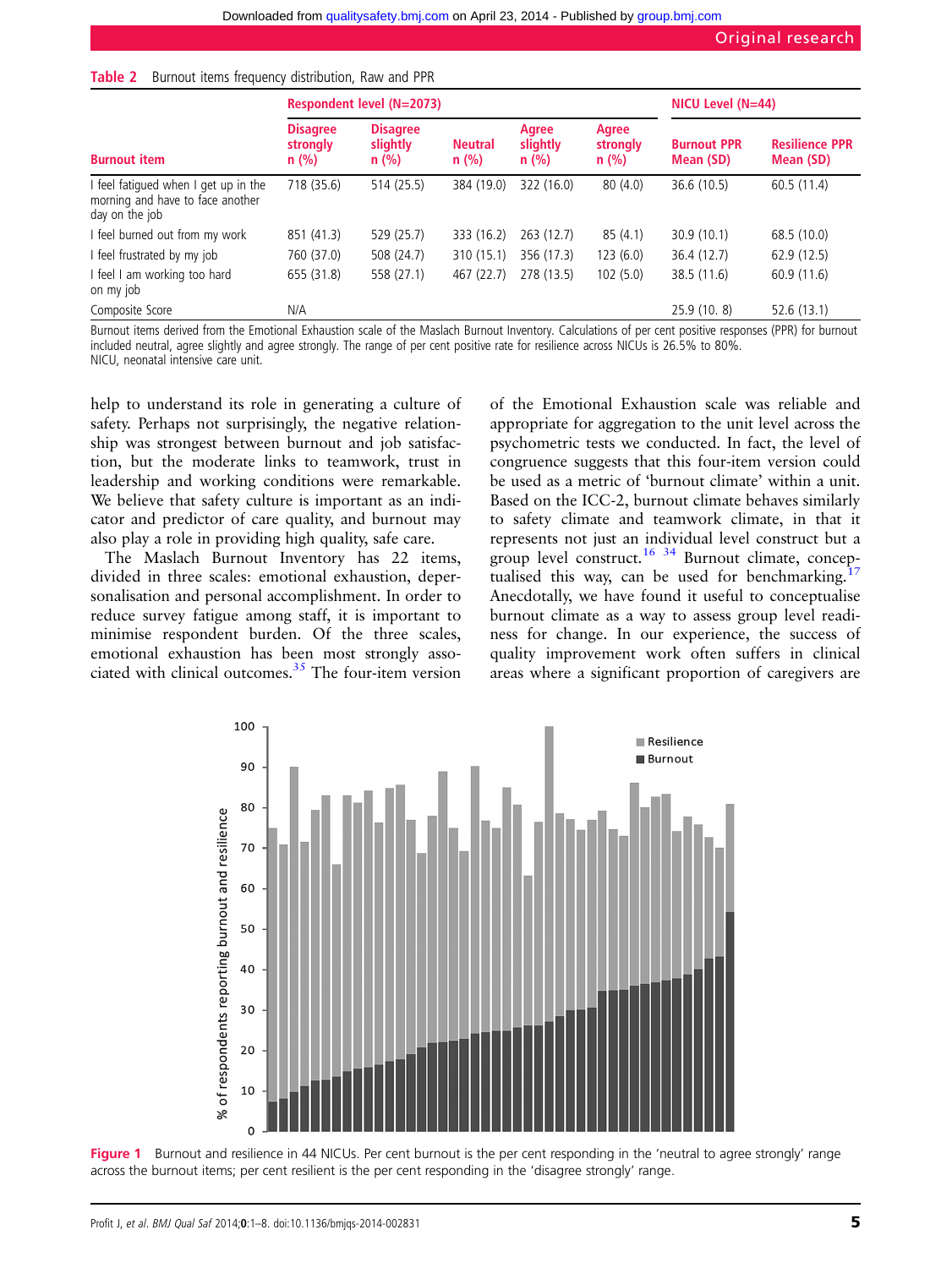<span id="page-5-0"></span>

|  |  |  |  |  |  |  | Table 3 Relationship between emotional exhaustion and SAQ scale scores (N=44 NICUs) |
|--|--|--|--|--|--|--|-------------------------------------------------------------------------------------|
|--|--|--|--|--|--|--|-------------------------------------------------------------------------------------|

|                                                                                          | Teamwork   | <b>Safety</b> | Job<br>satisfaction | <b>Stress</b><br>recognition | Percept of<br>management | <b>Working</b><br><b>conditions</b> |
|------------------------------------------------------------------------------------------|------------|---------------|---------------------|------------------------------|--------------------------|-------------------------------------|
| I feel fatigued when I get up in the morning<br>and have to face another day on the job. | $-0.30*$   | $-0.27$       | $-0.51***$          | 0.13                         | $-0.43**$                | $-0.39**$                           |
| I feel burned out from my work.                                                          | $-0.43**$  | $-0.32*$      | $-0.54***$          | 0.12                         | $-0.46**$                | $-0.35*$                            |
| I feel frustrated by my job.                                                             | $-0.59***$ | $-0.49***$    | $-0.68***$          | 0.09                         | $-0.61***$               | $-0.54***$                          |
| I feel I am working too hard on my job.                                                  | $-0.46**$  | $-0.46**$     | $-0.45**$           | 0.02                         | $-0.43**$                | $-0.40**$                           |
| Raw Composite Burnout Score*                                                             | $-0.48**$  | $-0.38*$      | $-0.64***$          | 0.12                         | $-0.50***$               | $-0.45**$                           |
| Raw Composite Resilience Score*                                                          | $0.60***$  | $0.51***$     | $0.65***$           | $-0.19$                      | $0.61***$                | $0.53***$                           |

\* p<0.05, \*\* p<0.01, \*\*\* p<0.001.

NICU, neonatal intensive care unit; SAQ,Safety Attitudes Questionnaire.

burned out. In such situations it may be useful to focus on interventions to ameliorate burnout before or in conjunction with clinical improvement work.

Our finding that 26% of NICU personnel are burned out is within the range of the extant literature. Using a different tool, the Link Burnout Questionnaire, a recent study from Italy among 110 neonatologists found that 30% of respondents experienced high levels of burnout and  $60-65\%$  were at risk for burnout.<sup>[8](#page-6-0)</sup> Aiken and colleagues, using the Maslach Burnout Inventory, assessed emotional exhaustion among more than 10 000 nurses of surgical patients in Pennsylvania and found that 43.2% had levels above the published 'high' norm for medical workers. Compared with a probability-based sample of 3442 working US adults, physicians were more likely to have symptoms of burnout  $(37.9\% \text{ vs } 27.8\%).$ <sup>[14](#page-7-0)</sup>

Caregiver burnout has been recognised as an important factor in the well-being and outcomes of healthcare workers and patients (see box 1). This study suggests plausible pathways through which burnout may directly or indirectly affect patient outcomes. The correlations between burnout and safety culture also provide convergent validity in support of the four-item abbreviated burnout scale. Convergent validity measures the degree to which two constructs that should be related are related. Convergent validity supports construct validity, which implies that the inferences made using a measurement tool actually measure the construct being examined.<sup>[36](#page-7-0)</sup> All domains, except for stress recognition, were negatively and significantly correlated with burnout, potentially revealing mechanisms through which caregiver lack of well-being may translate into safety lapses, quality deficits and adverse patient outcomes.<sup>13 37 38</sup> The precise mechanisms of these interactions require further exploration and prospective study. However, the 'climate-like' nature of burnout suggests that in a clinical area where healthcare workers are resilient, the care context for delivering safe and high quality care may be more favourable. When healthcare workers are less fatigued, more emotionally engaged, and have a better physical sense of well-being, they may be more alert to potential safety hazards and more mindful of their patients' and families' needs. They

may have better interactions with other staff members, engage more often in unit-wide quality improvement efforts, and be less inclined to leave, resulting in greater continuity of care and better knowledge of their patients. Ultimately, a resilient workforce may strengthen patient safety and quality of care. This study provides a useful metric to assess the impact of novel interventions aimed at improving caregiver burnout or resilience.

Our findings have to be viewed in the light of the study design. First, we included data from only volunteer NICUs, which may bias the results in an unpredictable direction. Second, our sample included only regional, community and intermediate NICUs from California and thus these results may not be generalisable to other NICU types or locations. Third, crosssectional surveys allow observations and associations to be made, whereas causal relationships between burnout and safety culture cannot be established. Fourth, given the hypothesis generating nature of our study, we didn't have the granular organisational, interpersonal and intrapersonal detail to conduct meaningful multivariate analyses of these relations. This should be done prospectively, in conjunction

# Box 1 Impact of burnout in healthcare

Healthcare workers Higher mortality rates<sup>[41](#page-7-0)</sup> More arteriosclerotic disease<sup>[42](#page-7-0)</sup> Worse work-life balance<sup>43-45</sup> More depression<sup>[46](#page-7-0)</sup> More post-traumatic stress<sup>[11](#page-7-0)</sup> Worse sleep quality $47$ Lower teamwork<sup>[16](#page-7-0)</sup> Lower job satisfaction<sup>[12 48 49](#page-7-0)</sup> More turnover<sup>[5](#page-6-0) [49 50](#page-7-0)</sup> Lower sense of control at work<sup>[49 50](#page-7-0)</sup> **Patients** Higher rates of medical errors<sup>[13 37 38](#page-7-0)</sup> Higher rates of suboptimal care<sup>7 [12](#page-7-0)</sup> More medical law suits<sup>43</sup> Less family support<sup>[7](#page-6-0)</sup>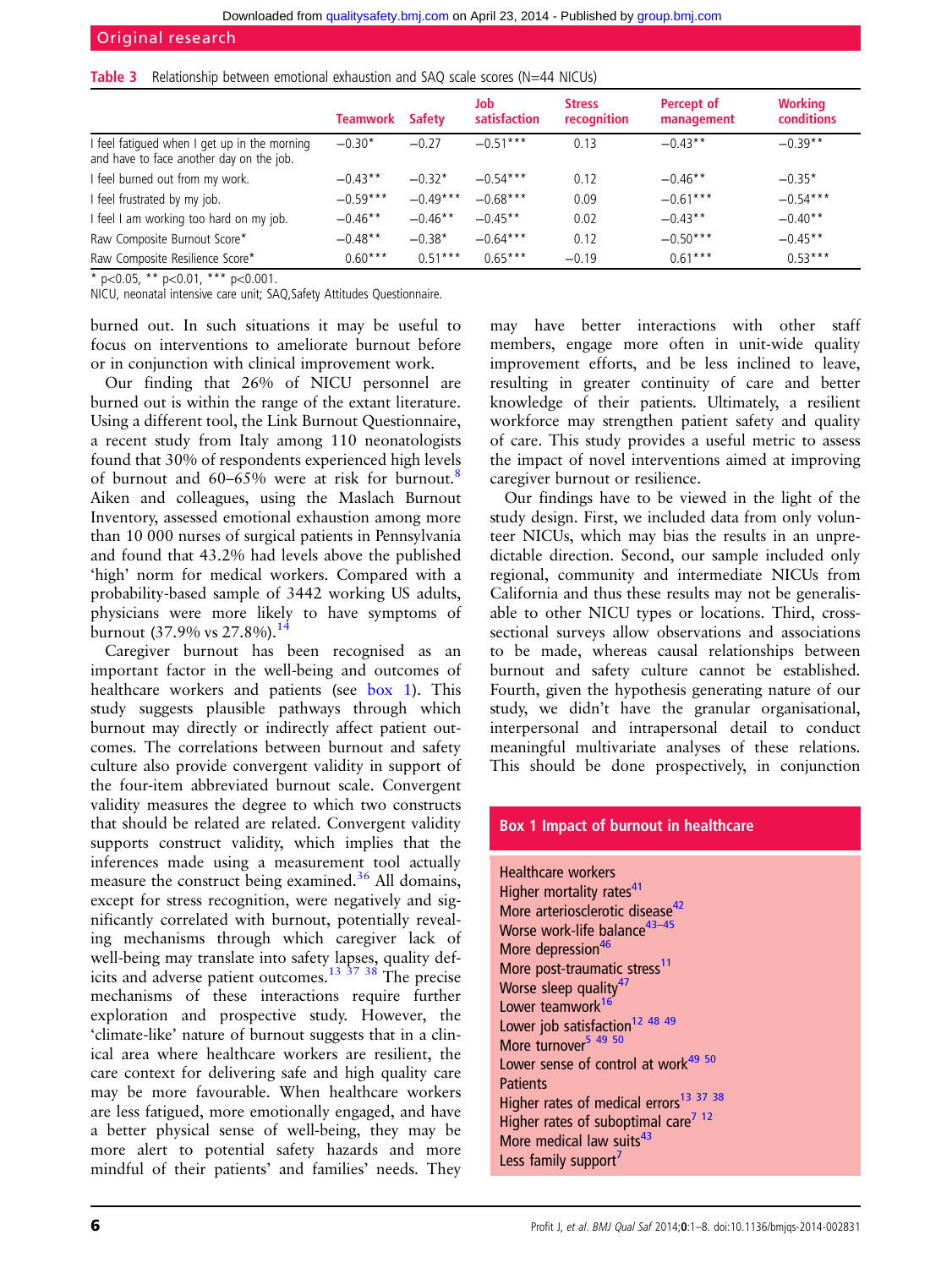<span id="page-6-0"></span>with hypothesis testing. As the 44 NICUs were a subset of volunteers, the lower level of burnout we detected may be due to selection bias of units where burnout was lower, but this cannot be determined from our currently available results. Finally, the science of assessing and improving safety culture is not yet mature, and our use of the SAQ is based on previous experience.<sup>16–[18 26 39](#page-7-0)</sup> While it is possible that our findings are influenced by non-responder bias, our response rate compares favourably with similar studies. $13\frac{40}{1}$  Overall, our findings may inform future studies of burnout among NICU staff, its correlation to clinical outcomes and patient safety events, as well as the testing of interventions to reduce burnout using a more parsimonious scale.

Using a four-item burnout scale, we found a significant prevalence of burnout among NICU caregivers in a sample of 44 California NICUs. Burnout correlated negatively with safety culture, providing a potential gateway into explorations of the link between caregiver well-being and patient safety events and clinical outcomes. The potential utility of burnout climate in future benchmarking may allow users to investigate important trends over time and the effectiveness of targeted interventions.

#### Author affiliations

<sup>1</sup>Perinatal Epidemiology and Health Outcomes Research Unit, Division of Neonatal and Developmental Medicine, Department of Pediatrics, Stanford University School of Medicine and Lucile Packard Children's Hospital, Palo Alto, USA

<sup>2</sup>California Perinatal Quality Care Collaborative, Palo Alto, USA <sup>3</sup> Center for Quality and Clinical Effectiveness, Lucile Packard

Children's Hospital, Palo Alto, USA<br><sup>4</sup>Division of General Pediatrics, Department of Pediatrics, Stanford University, Palo Alto, USA

<sup>5</sup>Section of Health Services Research, Department of Medicine, Baylor College of Medicine, Houston, USA

6 Health Policy and Quality Program, Houston Veterans Affairs (VA) Health Services Research and Development Center of Excellence, Michael E. DeBakey VA Medical Center, Houston, USA

<sup>7</sup>Levine Cancer Institute, Carolinas HealthCare System,

Charlotte, North Carolina, USA<br><sup>8</sup>University of Texas at Houston—Memorial Hermann Center for Healthcare Quality and Safety, University of Texas Medical School, Houston, USA<br><sup>9</sup>Department of Pediat

Department of Pediatrics, Stanford University School of Medicine and Lucile Packard Children's Hospital, Palo Alto,

USA<br><sup>10</sup>Department of Psychiatry, Duke University School of Medicine, Duke University Health System, Durham, USA <sup>11</sup>Duke Patient Safety Center, Duke University Health System, Durham, USA

Contributors JP and JBS had full access to all of the data in the study and take responsibility for the integrity of the data and the accuracy of the data analysis. Individual author contributions: ICMJE criteria for authorship read and met: JP: Acquired funding for this study, conceptualised, designed and executed the study, selected data for inclusion in the survey and analyses, assisted with interpretation of the results, and drafted the initial manuscript. PJS: Helped conceptualise and design the study, was the local lead for California Perinatal Quality Care Collaborative (CPQCC) NICUs, helped select data for inclusion in the survey and analyses, assisted with interpretation of the results, and revised the manuscript. ABA: Analyzed the data, assisted with interpretation of the results and revised the

manuscript. MAK: Helped acquire funding for this study, coordinated data collection and study execution, assisted with interpretation of the results, and revised the manuscript. CCN: Coordinated data collection among CPQCC member NICUs, de-identified data, assisted with interpretation of the results and revised the manuscript. EJT: Helped conceptualise and design the study, helped select data for inclusion in the survey and analyses, assisted with interpretation of the results, and revised the manuscript. WC: Conducted the literature review on burnout, assisted with interpretation of the results and revised the manuscript. JBS: Helped acquire funding for this study, conceptualised and designed the study, selected data for inclusion in the survey and analyses, assisted with interpretation of the results, and revised the initial manuscript. All authors approved the final manuscript as submitted.

Funding This work was supported by the Eunice Kennedy Shriver National Institute of Child Health and Human Development (K23 HD056298–01, PI: Profit and K24 HD053771-01, PI: Thomas), Texas Children's Hospital (Paediatrics Pilot Research Fund 33–126, PI: Profit), the Department of Veterans Affairs. (Veterans Administration Center Grant VA HSR&D CoE HFP90-20, Dr Amspoker and Dr Kowalkowski), and the Agency for Healthcare Research and Quality (AHRQ) (1UC1HS014246, PI: Sexton).

Competing interests All authors have completed the ICMJE uniform disclosure form at [http://www.icmje.org/coi\\_disclosure.](http://dx.doi.org/10.1136/bmjqs-2013-002042) [pdf](http://dx.doi.org/10.1136/bmjqs-2013-002042) and declare: JP reports grants from the Eunice Kennedy Shriver National Institute of Child Health and Human Development (NICHD) and Texas Children's Hospital, EJT reports grants from Memorial Hermann Healthcare System and the NICHD, and ABA reports grants from Baylor College of Medicine during the conduct of the study for the submitted work; JP reports personal fees unrelated to the current study from the Vermont Oxford Network, National Quality Forum, and the Christiana Care Health System, and EJT report grants from the Agency for Healthcare Research and Quality outside the submitted work in the previous 3 years; there are no other relationships or activities that could appear to have influenced the submitted work.

Ethics approval Stanford University and Baylor University.

Provenance and peer review Not commissioned; externally peer reviewed.

#### **REFERENCES**

- 1 Cherniss C. Staff Burnout: Job Stress in the Human Services. Beverly Hills, CA: Sage Publications, 1980.
- 2 Maslach C, Schaufeli WB, Leiter MP. Job burnout. Annu Rev Psychol 2001;52:397–422.
- 3 Lindblom KM, Linton SJ, Fedeli C, et al. Burnout in the working population: relations to psychosocial work factors. Int J Behav Med 2006;13:51–9.
- 4 Maslach C, Jackson S. The measurement of experienced burnout. J Occup Behav 1981;2:99–113.
- Meeusen VC, Van DK, Brown-Mahoney C, et al. Understanding nurse anesthetists' intention to leave their job: how burnout and job satisfaction mediate the impact of personality and workplace characteristics. Health Care Manage Rev 2011;36:155–63.
- 6 Braithwaite M. Nurse burnout and stress in the NICU. Adv Neonatal Care 2008;8:343–7.
- 7 Rochefort CM, Clarke SP. Nurses' work environments, care rationing, job outcomes, and quality of care on neonatal units. J Adv Nurs 2010;66:2213–24.
- 8 Bellieni CV, Righetti P, Ciampa R, et al. Assessing burnout among neonatologists. J Matern Fetal Neonatal Med 2012;25:2130–4.
- Shanafelt TD, West CP, Sloan JA, et al. Career fit and burnout among academic faculty. Arch Intern Med 2009;169:990–5.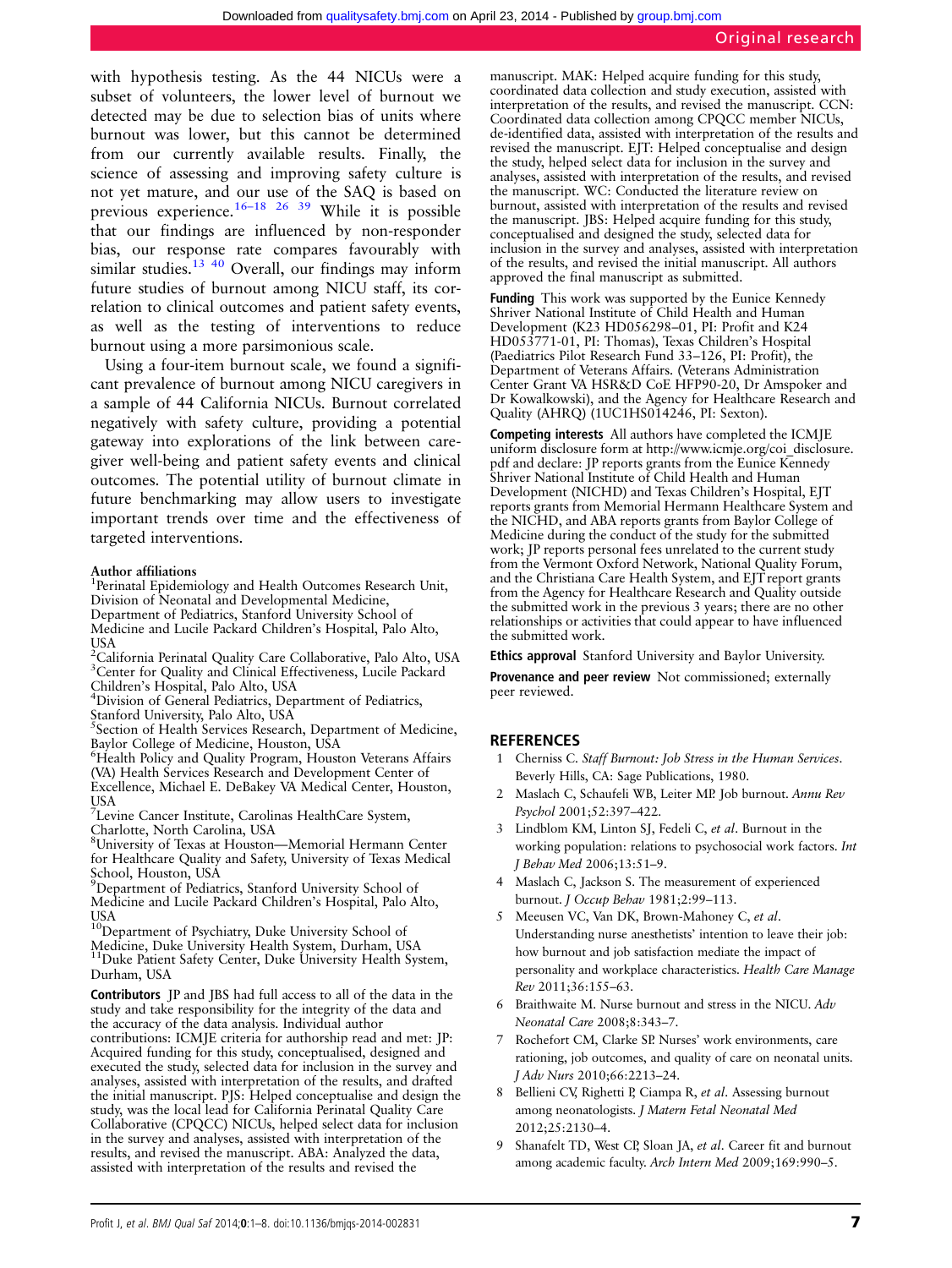# <span id="page-7-0"></span>Original research

- 10 Thomas EJ, Sherwood GD, Mulhollem JL, et al. Working together in the neonatal intensive care unit: provider perspectives. J Perinatol 2004;24:552–9.
- 11 Mealer M, Burnham EL, Goode CJ, et al. The prevalence and impact of post traumatic stress disorder and burnout syndrome in nurses. Depress Anxiety 2009;26:1118–26.
- 12 Shanafelt TD, Bradley KA, Wipf JE, et al. Burnout and self-reported patient care in an internal medicine residency program. Ann Intern Med 2002;136:358–67.
- 13 Shanafelt TD, Balch CM, Bechamps G, et al. Burnout and medical errors among American surgeons. Ann Surg 2010;251:995–1000.
- 14 Shanafelt TD, Boone S, Tan L, et al. Burnout and satisfaction with work-life balance among US physicians relative to the general US population. Arch Intern Med 2012;172:1377–85.
- 15 Gould JB. The role of regional collaboratives: the California Perinatal Quality Care Collaborative model. Clin Perinatol 2010;37:71–86.
- 16 Sexton JB, Helmreich RL, Neilands TB, et al. The Safety Attitudes Questionnaire: psychometric properties, benchmarking data, and emerging research. BMC Health Serv Res 2006;6:44.
- 17 Profit J, Etchegaray J, Petersen LA, et al. The Safety Attitudes Questionnaire as a tool for benchmarking safety culture in the NICU. Arch Dis Child Fetal Neonatal Ed 2012;97:F127–132.
- 18 Profit J, Etchegaray J, Petersen LA, et al. Neonatal intensive care unit safety culture varies widely. Arch Dis Child Fetal Neonatal Ed 2012;97:F120–126.
- 19 Maslach C, Jackson SE. Maslach Burnout Inventory. Palo Alto, CA: Consulting Psychologists Press, Inc., 1981.
- 20 Thomas EJ, Sexton JB, Helmreich RL. Discrepant attitudes about teamwork among critical care nurses and physicians. Crit Care Med 2003;31:956–9.
- 21 Sexton JB, Holzmueller CG, Pronovost PJ, et al. Variation in caregiver perceptions of teamwork climate in labor and delivery units. J Perinatol 2006;26:463-70.
- 22 Kho ME, Carbone JM, Lucas J, et al. Safety Climate Survey: reliability of results from a multicenter ICU survey. QSHC 2005;14:273–8.
- 23 Modak I, Sexton JB, Lux TR, et al. Measuring safety culture in the ambulatory setting: the safety attitudes questionnaire--ambulatory version. J Gen Intern Med 2007;22:1–5.
- 24 Daugherty EL, Paine LA, Maragakis LL, et al. Safety culture and hand hygiene: linking attitudes to behavior. Infect Control Hosp Epidemiol 2012;33:1280–2.
- 25 Block M, Ehrenworth JF, Cuce VM, et al. Measuring handoff quality in labor and delivery: development, validation, and application of the Coordination of Handoff Effectiveness Questionnaire (CHEQ). Jt Comm J Qual Patient Saf 2013;39:213–20.
- 26 Sexton JB, Berenholtz SM, Goeschel CA, et al. Assessing and improving safety climate in a large cohort of intensive care units. Crit Care Med 2011;39:934–9.
- 27 Dyer N, Hanges P, Hall R. Applying multilevel confirmatory factor analysis techniques to the study of leadership. Leadership Quart 2005;16:149–67.
- 28 Bentler PM. Comparative fit indices in structural models. Psychol Bull 1990;107:238–46.
- 29 Bronwne MW, Cudeck R. Alternative ways of assessing model fit. In: Bollen KA, Long JS, eds. Testing Structural Equation Models. Newbury Park, CA: Sage Publications, 1993:136–62.
- 30 Kline RB. Principals and Practice of Structural Equation Modelling. New York, NY: Gulford Press, 1998.
- 31 Tabachnick BG, Fidel LS. Using Multivariate Statistics. Needham Heights, MA: Allyn & Bacon, 2001.
- 32 Vogus TJ, Sutcliffe KM. The Safety Organizing Scale: development and validation of a behavioral measure of safety culture in hospital nursing units. Med Care 2007;45:46–54.
- 33 American Academy of Pediatrics Committee on Fetus And Newborn. Levels of neonatal care. Pediatrics 2012;130:587–97.
- 34 Vogus TJ, Sutcliffe KM. The impact of safety organizing, trusted leadership, and care pathways on reported medication errors in hospital nursing units. Med Care 2007;45:997–1002.
- 35 Cimiotti JP, Aiken LH, Sloane DM, et al. Nurse staffing, burnout, and health care-associated infection. Am J Infect Control 2012;40:486–90.
- 36 John OP, Benet-Martinez V. Measurement: Reliability, construct validation, and scale construction. In: Reis HT, Judd CM, eds. Handbook of research methods in social psychology. New York, NY: Cambridge University Press, 2000:339–69.
- 37 Prins JT, van der Heijden FM, Hoekstra-Weebers JE, et al. Burnout, engagement and resident physicians' self-reported errors. Psychol Health Med 2009;14:654–66.
- 38 West CP, Huschka MM, Novotny PJ, et al. Association of perceived medical errors with resident distress and empathy: a prospective longitudinal study. JAMA 2006;296:1071–8.
- 39 Sexton BJ, Grillo S, Fullwood C, et al. Assessing and improving safety culture. In: Frankel A, Leonard M, Simmonds T, et al., eds. The Essential Guide for Patient Safety Officers. Chicago, IL: Joint Commission Resources with the Institute for Healthcare Improvement, 2009:11–20.
- 40 Aiken LH, Clarke SP, Sloane DM. Hospital staffing, organization, and quality of care: cross-national findings. Int J Qual Health Care 2002;14:5–13.
- 41 Ahola K, Vaananen A, Koskinen A, et al. Burnout as a predictor of all-cause mortality among industrial employees: a 10-year prospective register-linkage study. J Psychosom Res 2010;69:51–7.
- 42 Kitaoka-Higashiguchi K, Morikawa Y, Miura K, et al. Burnout and risk factors for arteriosclerotic disease: follow-up study. J Occup Health 2009;51:123–31.
- 43 Guest RS, Baser R, Li Y, et al. Cancer surgeons' distress and wellbeing, II: modifiable factors and the potential for organizational interventions. Ann Surg Oncol 2011;18:1236–42.
- 44 Campbell DA Jr., Sonnad SS, Eckhauser FE, et al. Burnout among American surgeons. Surgery 2001;130:696–702.
- 45 Geurts S, Rutte C, Peeters M. Antecedents and consequences of work-home interference among medical residents. Soc Sci Med 1999;48:1135–48.
- 46 Fahrenkopf AM, Sectish TC, Barger LK, et al. Rates of medication errors among depressed and burnt out residents: prospective cohort study. BMJ 2008;336:488–91.
- 47 Demir ZA, Arslan S. Morning-evening type and burnout level as factors influencing sleep quality of shift nurses: a questionnaire study. Croat Med J 2011;52:527-37.
- 48 Zhang Y, Feng X. The relationship between job satisfaction, burnout, and turnover intention among physicians from urban state-owned medical institutions in Hubei, China: a cross-sectional study. BMC Health Serv Res 2011;11:235.
- Shelledy DC, Mikles SP, May DF, et al. Analysis of job satisfaction, burnout, and intent of respiratory care practitioners to leave the field or the job. Respir Care 1992;37:46–60.
- 50 McMurray JE, Linzer M, Konrad TR, et al. The work lives of women physicians results from the physician work life study. The SGIM Career Satisfaction Study Group. J Gen Intern Med 2000;15:372–80.